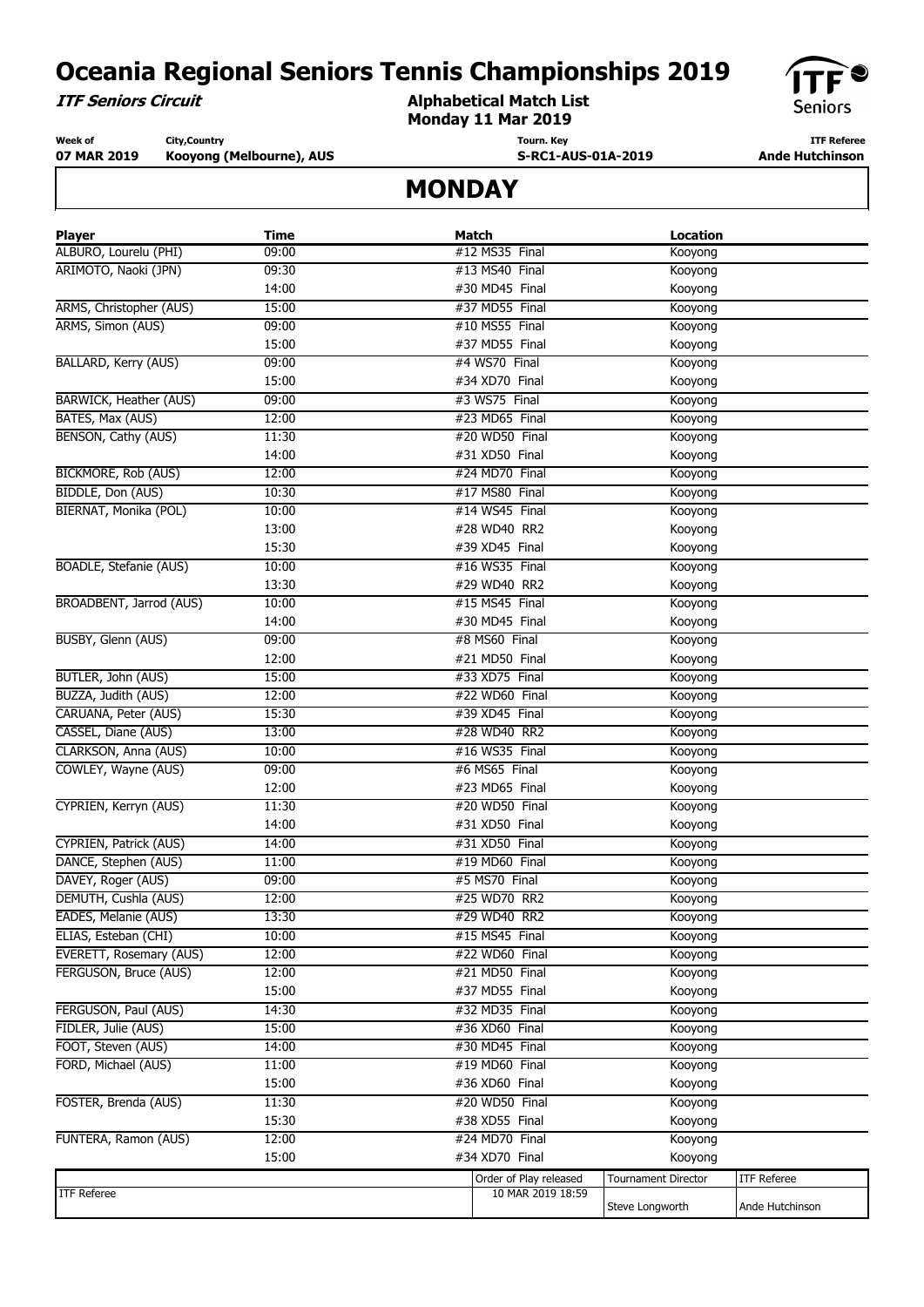# **Oceania Regional Seniors Tennis Championships 2019**



#### **Alphabetical Match List Monday 11 Mar 2019**



**Week of 07 MAR 2019 City,Country Kooyong (Melbourne), AUS** **Tourn. Key S-RC1-AUS-01A-2019**

**ITF Referee Ande Hutchinson** 

## **MONDAY**

| <b>Player</b>               | Time  | <b>Match</b>           | <b>Location</b>            |                    |
|-----------------------------|-------|------------------------|----------------------------|--------------------|
| GEMMEL, Isabelle (GER)      | 10:00 | #14 WS45 Final         | Kooyong                    |                    |
|                             | 13:00 | #28 WD40 RR2           | Kooyong                    |                    |
|                             | 15:30 | #39 XD45 Final         | Kooyong                    |                    |
| GODDARD, Sara (AUS)         | 12:00 | #22 WD60 Final         | Kooyong                    |                    |
| GORDON, Mary (AUS)          | 09:00 | #1 WS80 RR2            | Kooyong                    |                    |
| GRIFFITH, Lou (AUS)         | 12:00 | #25 WD70 RR2           | Kooyong                    |                    |
|                             | 15:00 | #34 XD70 Final         | Kooyong                    |                    |
| HADDON, Joanne (AUS)        | 13:30 | #29 WD40 RR2           | Kooyong                    |                    |
| HAMPTON, Peter (NZL)        | 11:00 | #19 MD60 Final         | Kooyong                    |                    |
| HANCY, Judy (AUS)           | 09:00 | #3 WS75 Final          | Kooyong                    |                    |
| HASSETT, Wayne (AUS)        | 09:00 | #5 MS70 Final          | Kooyong                    |                    |
| HOLCOMBE, Greg (AUS)        | 15:00 | #35 XD65 Final         | Kooyong                    |                    |
| HOLCOMBE, Helen (AUS)       | 15:00 | #35 XD65 Final         | Kooyong                    |                    |
| HOWES, Bob (AUS)            | 10:30 | #17 MS80 Final         | Kooyong                    |                    |
| HOWES, Wanda (AUS)          | 09:00 | #9 WS55 Final          | Kooyong                    |                    |
| <b>HUGHES, Robert (AUS)</b> | 12:00 | #24 MD70 Final         | Kooyong                    |                    |
| ILOTT, Matt (AUS)           | 09:00 | #11 MS50 Final         | Kooyong                    |                    |
| KURTI, Agim (AUS)           | 14:30 | #32 MD35 Final         | Kooyong                    |                    |
| LONGRIDGE, Ben (AUS)        | 14:30 | #32 MD35 Final         | Kooyong                    |                    |
| MADDISON, Jan (AUS)         | 09:00 | #4 WS70 Final          | Kooyong                    |                    |
| MAZO, Leonid (RUS)          | 13:00 | #27 MD40 Final         | Kooyong                    |                    |
| MCGHIE, Norma (AUS)         | 09:00 | #2 WS80 RR2            | Kooyong                    |                    |
|                             | 12:00 | #26 WD80 RR2           | Kooyong                    |                    |
| MCLELLAN, Terry (AUS)       | 10:30 | #18 MS75 Final         | Kooyong                    |                    |
| MEGGS, Jill (AUS)           | 09:00 | #9 WS55 Final          | Kooyong                    |                    |
|                             | 11:30 | #20 WD50 Final         | Kooyong                    |                    |
|                             | 15:30 | #38 XD55 Final         | Kooyong                    |                    |
| MEICHSNER, Barbara (AUS)    | 12:00 | #25 WD70 RR2           | Kooyong                    |                    |
| MOSER, Frank (GER)          | 09:30 | #13 MS40 Final         | Kooyong                    |                    |
| MYERS, Eddie (AUS)          | 15:00 | #37 MD55 Final         | Kooyong                    |                    |
| MYERS, Stephen (AUS)        | 15:00 | #36 XD60 Final         | Kooyong                    |                    |
| NORDSTROM, Per (HKG)        | 13:00 | #27 MD40 Final         | Kooyong                    |                    |
| PASCOE, Wayne (AUS)         | 11:00 | #19 MD60 Final         | Kooyong                    |                    |
| PATTERSON, Kati (AUS)       | 12:00 | #25 WD70 RR2           | Kooyong                    |                    |
| POUND, Damien (AUS)         | 12:00 | #21 MD50 Final         | Kooyong                    |                    |
| PRATT, Julie (AUS)          | 15:00 | #33 XD75 Final         | Kooyong                    |                    |
| RAE, Andrew (AUS)           | 09:00 | #6 MS65 Final          | Kooyong                    |                    |
| REHN, Bruce (AUS)           | 15:00 | #33 XD75 Final         | Kooyong                    |                    |
| RIGTER, Joy (AUS)           | 09:00 | #1 WS80 RR2            | Kooyong                    |                    |
|                             | 12:00 | #26 WD80 RR2           | Kooyong                    |                    |
| ROBINSON, Irene (AUS)       | 12:00 | #26 WD80 RR2           | Kooyong                    |                    |
| RUSSELL, Michael (AUS)      | 14:00 | #31 XD50 Final         | Kooyong                    |                    |
| SAMPSON, Richard (AUS)      | 13:00 | #27 MD40 Final         | Kooyong                    |                    |
| SATO, Masahiro (JPN)        | 14:00 | #30 MD45 Final         | Kooyong                    |                    |
| SCOTT, Leanne (AUS)         | 09:00 | #7 WS60 Final          | Kooyong                    |                    |
|                             | 15:00 | #36 XD60 Final         | Kooyong                    |                    |
| SEEMAN, Philip (NZL)        | 15:30 | #38 XD55 Final         | Kooyong                    |                    |
| SHARP, Stephen (AUS)        | 15:30 | #38 XD55 Final         | Kooyong                    |                    |
| SIMPSON, June (AUS)         | 09:00 | #2 WS80 RR2            | Kooyong                    |                    |
|                             | 12:00 | #26 WD80 RR2           | Kooyong                    |                    |
|                             |       | Order of Play released | <b>Tournament Director</b> | <b>ITF Referee</b> |
| <b>ITF Referee</b>          |       | 10 MAR 2019 18:59      |                            |                    |
|                             |       |                        | Steve Longworth            | Ande Hutchinson    |